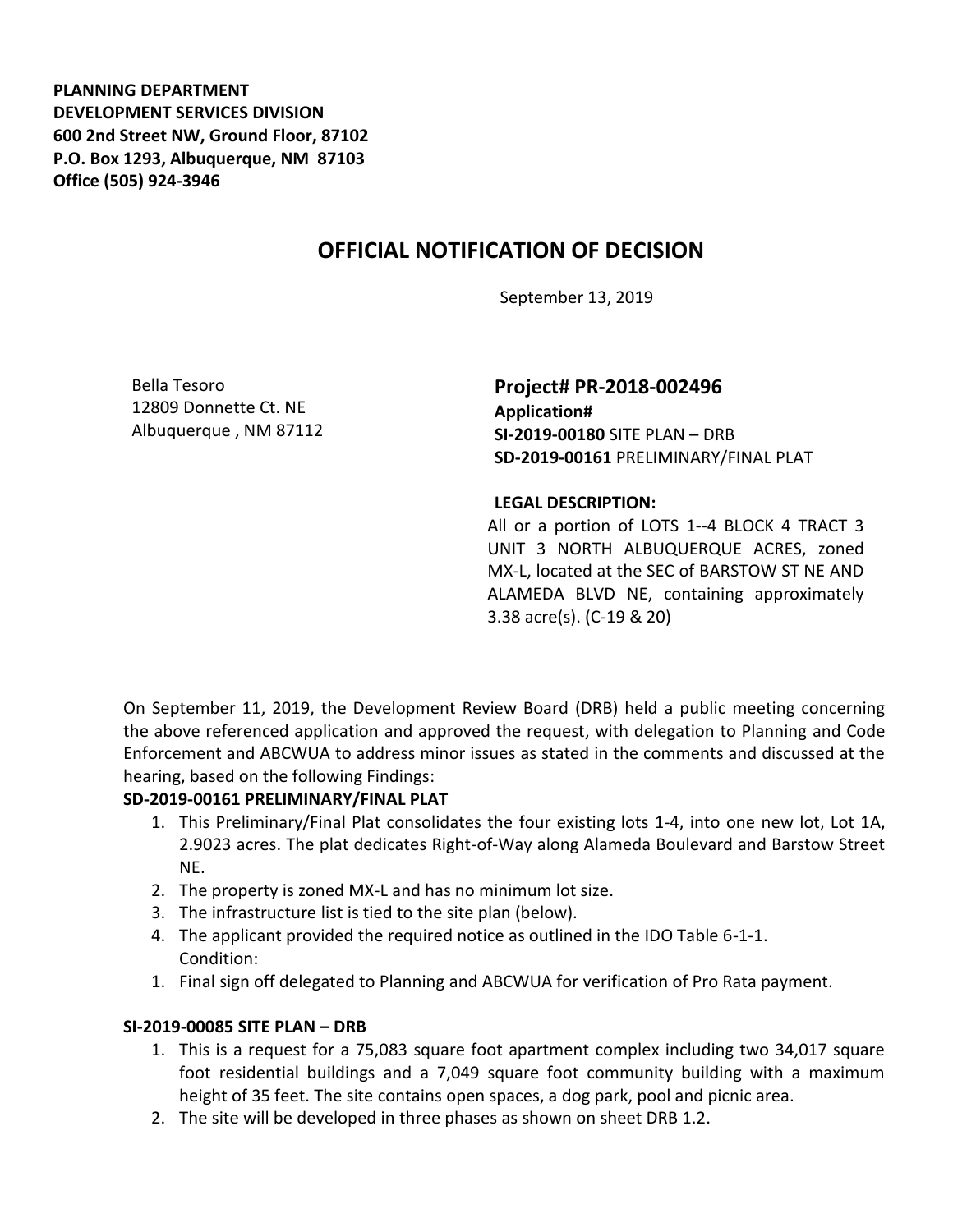## Official Notice of Decision Project # PR-2019-0019 Application# SI-2019-00180, PR-2019-002496 September 13, 2019

Page 2 of 3

- 3. The applicant provided the required notice as outlined in the IDO Table 6-1-1.; the applicant notified property owners within 100 feet and affected neighborhood associations.
- 4. The proposed use is allowed within the MX-L zone. The IDO does not address density, but restricts height and requires parking, landscaping and open space. The MX-L allows for building to have a height of 35 feet.
- 5. The abutting property to the south is zoned MX-T. The Neighborhood Edge requirements of the IDO applies to subject sites that abut residentially zoned property(s), therefore the Neighborhood Edge requirements do not apply in this case.
- 6. A Traffic Impact Study is not required for this project because it does not meet the threshold for such study as stated by Transportation.
- 7. Staff received several letters of opposition to the project and there were members of the public who spoke at the three DRB meetings. Major concerns included the density of the development, increased traffic, impact on local school capacity, lack of privacy for the residential development to the south, the voluntary zone conversion process and Neighborhood Edge protections and safety.
- 8. The carports along the southern boundary are structures and must be set back 15 feet from the rear property line. These structures must be relocated to meet this requirement as described by Code Enforcement.
- 9. Pursuant to 6-6(G)(3) Review and Decision Criteria. An application for a Site Plan DRB shall be approved if it meets all of the following criteria:
	- a.  $6-6(G)(3)(a)$  The Site Plan complies with all applicable provisions of this IDO, the DPM, other adopted City regulations. *Specifically, the height, parking, open space, landscaping and façade, meet the IDO requirements.*
	- *b.* 6-6(G)(3)(b) The City's existing infrastructure and public improvements, including but not limited to its street, trail, drainage, and sidewalk systems, have adequate capacity to serve the proposed development. *The site has access to a full range of urban services including utilities, roads, and emergency services. The ABCWUA issued an availability statement for the site. A Traffic Impact Study was not required. A grading and drainage plan for the entire site has been approved by Hydrology.*
	- *c.* 6-6(G)(3)(c) The Site Plan mitigates any significant adverse impacts on the surrounding area to the maximum extent practicable. *The proposed buildings are set back approximately 90 feet from the residential development to the south. The site has landscaping around the perimeter and on-site landscaping and usable open space. The plat dedicates the right of way and the Infrastructure list includes the roadway improvements along Barstow and Alameda.*

## **Conditions:**

- 1. This Site Plan is valid 5 years from DRB approval (9-26-2019). An extension may be requested prior to the expiration date.
- 2. Final sign off is delegated to Planning to check for an executed IIA and Code Enforcement for carport placement.
- 3. Once the site plan has all the required signatures, a pdf of the complete signed off set will then be email to the PLNDRS.